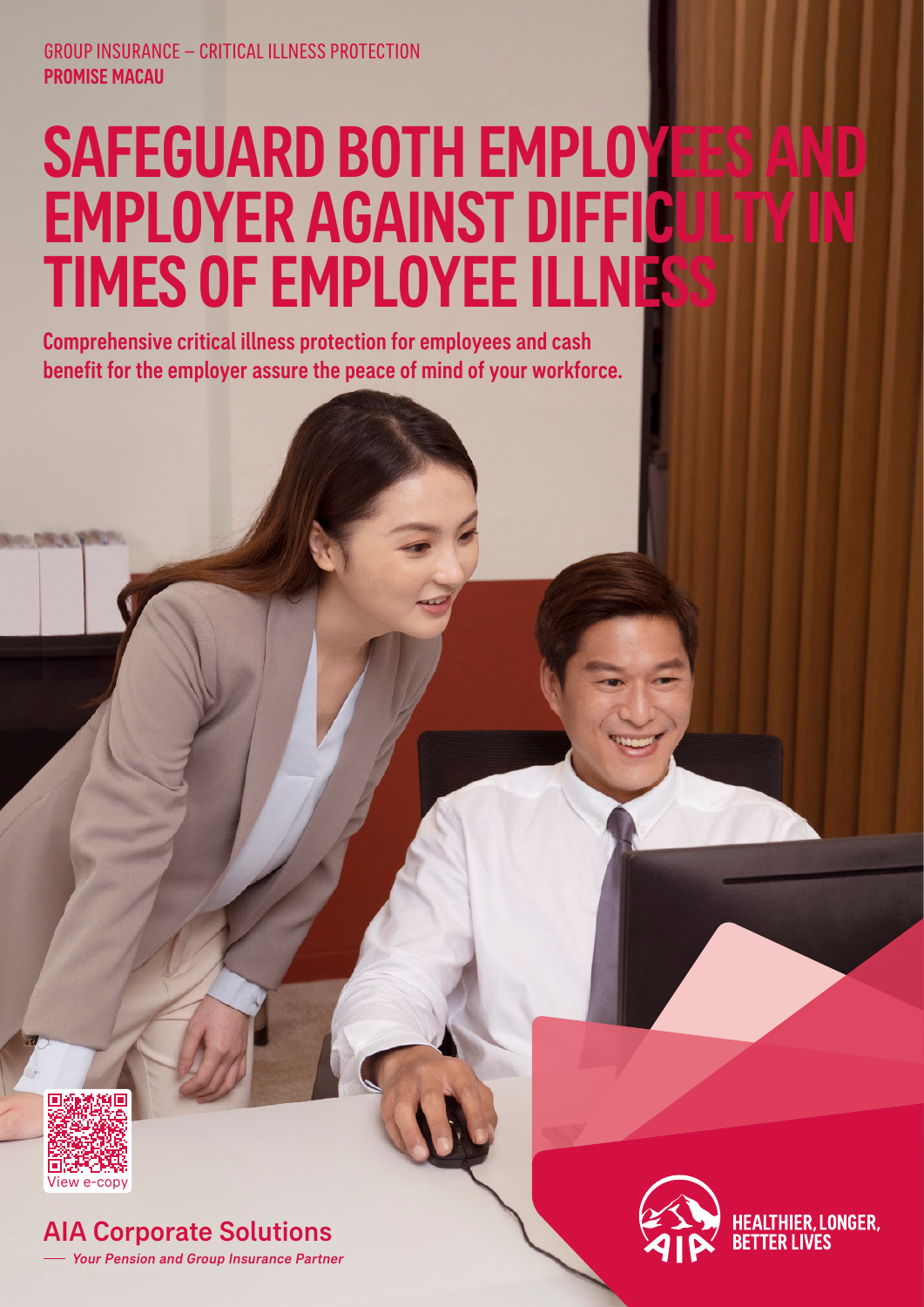# Critical illness is more common nowadays

# Especially among younger people

It makes sense for all responsible and caring employers to provide their employees with proper protection.

To set up a safety net for your employees, you need a group critical illness insurance plan to fill the gap left by typical group medical insurance.

PROMISE Macau is a group critical illness insurance plan covering 56 illnesses, including common ones such as heart disease, cancer and stroke. If an employee is unfortunately diagnosed with one of the major illnesses covered, we will pay him / her a lump sum for immediate support; in addition, we will pay you 10% of the sum assured to cover any financial loss or extra expense caused by that employee's absence. This protects both you and your employees.

# Cover at a glance

| <b>Product Nature</b>          | Critical illness protection insurance plan (Lump sum payment)                                                                                                                                                                         |                                                                      |  |  |  |
|--------------------------------|---------------------------------------------------------------------------------------------------------------------------------------------------------------------------------------------------------------------------------------|----------------------------------------------------------------------|--|--|--|
| <b>Plan Type</b>               | <b>Basic plan</b>                                                                                                                                                                                                                     |                                                                      |  |  |  |
| <b>Issue Age</b>               | Insured employee's age of 59 or below                                                                                                                                                                                                 |                                                                      |  |  |  |
| Protection up to Age           | Insured employee's age of 64                                                                                                                                                                                                          |                                                                      |  |  |  |
| <b>Eligibility</b>             | The plan is for the company with a minimum of 10 full-time employees                                                                                                                                                                  |                                                                      |  |  |  |
|                                | Sum assured is lower than No-Evidence Limit                                                                                                                                                                                           | Sum assured is higher than No-Evidence Limit                         |  |  |  |
| Medical<br><b>Underwriting</b> | No medical underwriting requirement                                                                                                                                                                                                   | Medical underwriting is required<br>and is subject to AIA's approval |  |  |  |
| <b>Plan Option</b>             | Plan 1 – MOP100,000 sum assured<br>$\bullet$<br>Plan 2 - MOP200,000 sum assured<br>$\bullet$<br>Plan 3 - MOP300,000 sum assured<br>$\bullet$<br>Plan 4 - MOP500,000 sum assured<br>$\bullet$                                          |                                                                      |  |  |  |
| <b>Waiting Period</b>          | 60 days                                                                                                                                                                                                                               |                                                                      |  |  |  |
| <b>Premium Payment Mode</b>    | Annually                                                                                                                                                                                                                              |                                                                      |  |  |  |
| <b>Benefit Term</b>            | 1 year                                                                                                                                                                                                                                |                                                                      |  |  |  |
| <b>Core Benefits</b>           | For insured employee:<br>Lump sum payment for 53 major illnesses<br>$\bullet$<br>Limited advance payment for 3 minor illnesses<br>$\bullet$<br>Compassionate death benefit<br>$\bullet$<br>For employer:<br>Cash benefit<br>$\bullet$ |                                                                      |  |  |  |
| <b>Optional Benefit</b>        | <b>Conversion Option</b>                                                                                                                                                                                                              |                                                                      |  |  |  |

For more information, please read the "Benefits schedule for **PROMISE Macau**" and "Critical illness schedule" in this brochure.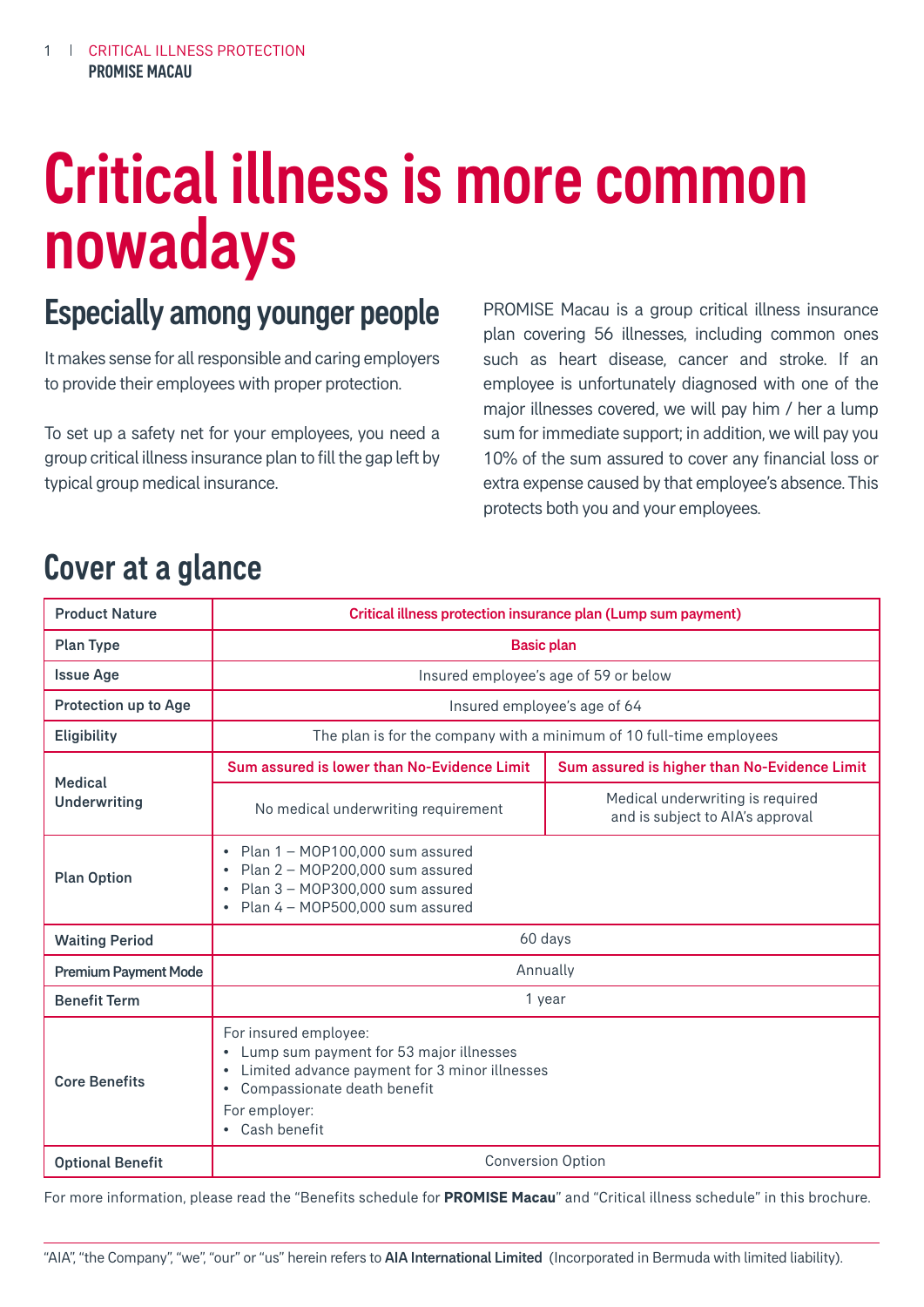CRITICAL ILLNESS PROTECTION | 2 PROMISE MACAU







# Critical illness – increasing number

In Macau, cancer has been a significant disease as being ranked one of the top 10 leading causes of death for years. According to the data from the Statistics and Census Service, cancer is again the top leading cause of death in 2017, occupying 34% of all  $death cases<sup>2</sup>$ . .

#### **Sources:**

1. AIA commissioned Honeycomb Research House to conduct an employee benefits survey in 2013. The online survey was conducted with 413 employers and 821 employees in local and multi-national businesses in Hong Kong, Singapore, Malaysia and Thailand with group insurance benefits.

2. Demographic Statistics 2017, Statistics and Census Service of the Government of Macao Special Administrative Region, 2017.

#### **Important Note:**

The above information gathered from external sources is made on a general basis and is for reference only. AIA is not liable for any loss arising from the use and / or interpretation of the relevant information.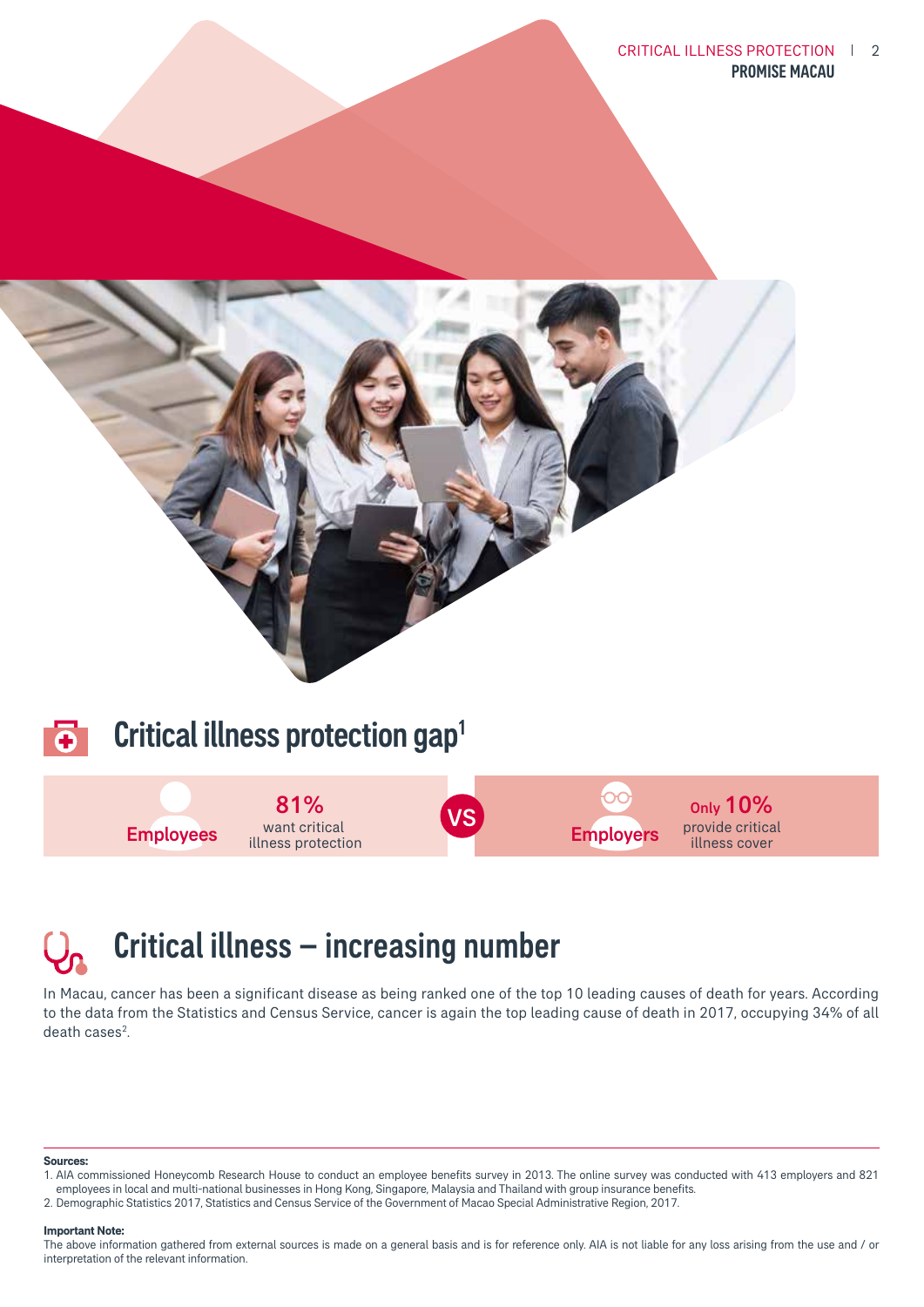

The plan covers 56 illnesses: 53 of them classed as critical, including heart disease, cancer and stroke. If an insured employee is diagnosed with any one of the major illnesses covered, we will pay the insured employee a lump sum payment calculated as 100% of the sum assured. A limited advance payment is also payable for any of the minor illnesses covered<sup>3</sup>, assuming there is no previous lump sum payment for a major illness.

For more information, please read the "Benefits schedule for **PROMISE Macau**" and "Critical illness schedule" in this brochure.



If an insured employee is unfortunately diagnosed with a covered major illness, we will pay the employer a one-off payment at 10% of the sum assured to alleviate any financial loss or extra expense from the insured employee's absence.



### Compassionate death benefit

If an insured employee unfortunately passes away while the policy is in force, we will pay a compassionate death benefit of MOP1,000 regardless of the cause of death.



## Extended protection beyond employment

You can choose to provide Conversion Option for your insured employees. This allows those aged 65 or below to convert to a specified AIA individual critical illness insurance plan when they retire or end their employment. The features of the new plan might be different from **PROMISE Macau**. Please contact your financial planner for more information.

## Flexible choice of sum assured

You can choose from 4 different levels of sum assured according to your needs:

#### Plan Option

- Plan 1 MOP100,000 sum assured
- Plan 2 MOP200,000 sum assured
- Plan 3 MOP300,000 sum assured
- Plan 4 MOP500,000 sum assured



If you have at least 10 full-time employees, you are eligible to apply for **PROMISE Macau**.

If the sum assured does not exceed the No-Evidence Limit shown below, there is no medical underwriting required, making the application process both easy and convenient. If the sum assured exceeds the No-Evidence Limit, we only need a health declaration form from each employee and subject to our approval.

| <b>Number of Employees</b> | <b>No-Evidence Limit (MOP)</b> |  |  |  |
|----------------------------|--------------------------------|--|--|--|
| $10 - 14$                  | 100,000                        |  |  |  |
| $15 - 19$                  | 200,000                        |  |  |  |
| $20 - 49$                  | 300,000                        |  |  |  |
| 50 or above                | 500,000                        |  |  |  |

**Remark:**

3. If the insured employee is diagnosed with one of the minor illnesses covered, the employer will not receive the cash benefit.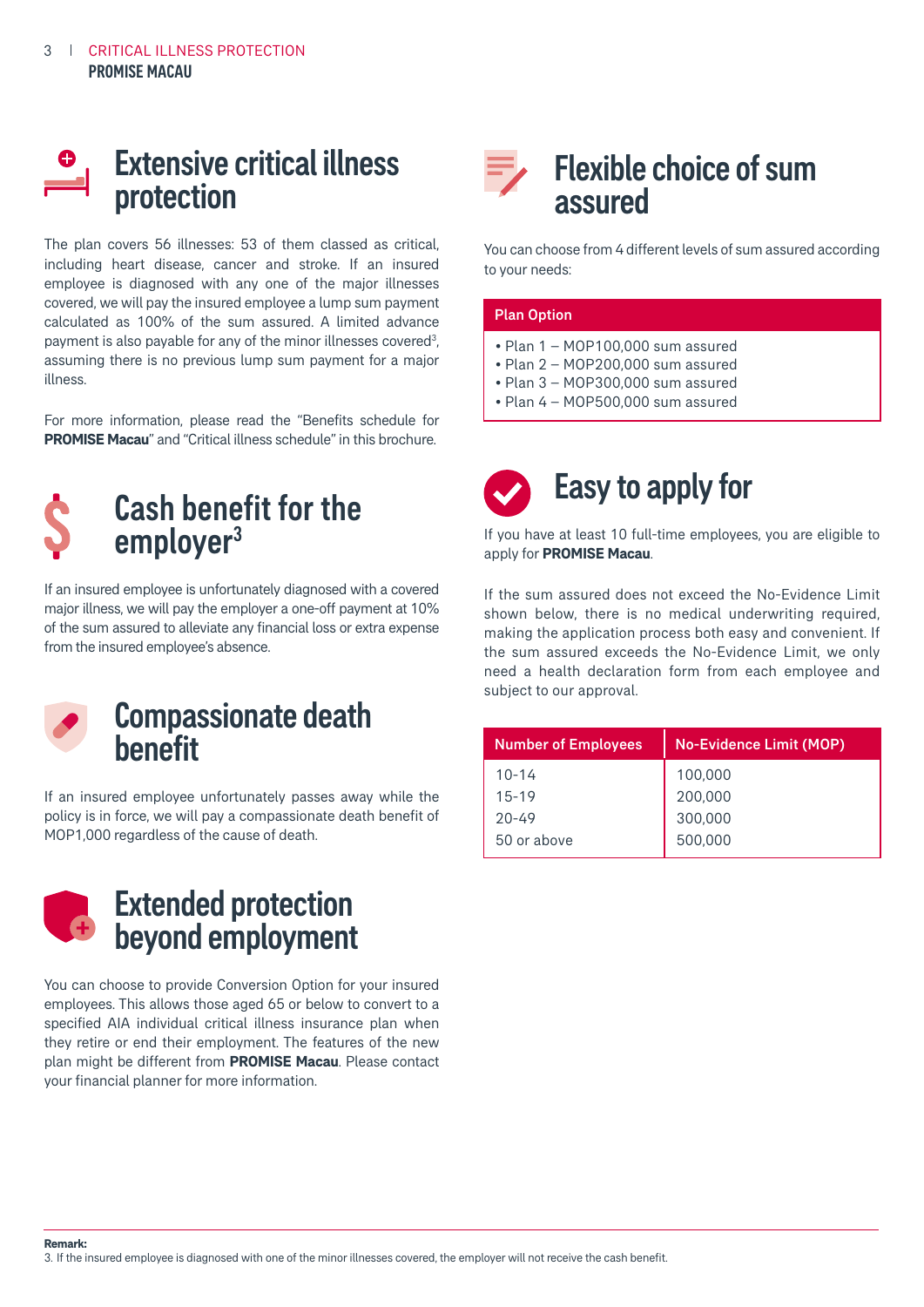# **Example**

(The following example is hypothetical and for illustrative purposes only. If there are any changes in the values, no separate announcement will be made.)

| Policyholder:          | Mr Chan                                                    |
|------------------------|------------------------------------------------------------|
| Occupation:            | Owner of a trading company                                 |
| Insured Employee: Alan |                                                            |
| Occupation:            | Manager                                                    |
| <b>Marital Status:</b> | Married with a son                                         |
| Current Cover:         | <b>PROMISE Macau</b> group critical illness insurance plan |



With 10 employees in his company, Mr Chan applied for **PROMISE Macau**, a group critical illness insurance plan. He chose a sum assured of MOP300,000 for 3 of his managerial employees, and MOP100,000 for the remaining 7 employees. Here is the breakdown of his annual premium:

| <b>Class</b>                      | <b>Age Group</b> | <b>Sex</b> | <b>Annual Premium</b><br>per Person (MOP) | Number of<br><b>Employees</b> | <b>Total Premium (MOP)</b> |
|-----------------------------------|------------------|------------|-------------------------------------------|-------------------------------|----------------------------|
| Managerial                        | $40 - 44$        | Μ          | 1.303.2                                   |                               | 1,303.2                    |
| Managerial                        | $35 - 39$        |            | 1.090.8                                   | ⌒                             | 2,181.6                    |
| Non-managerial                    | $25 - 29$        | Μ          | 111.6                                     | 3                             | 334.8                      |
| Non-managerial                    | $25 - 29$        |            | 172.8                                     | ⌒                             | 345.6                      |
| Non-managerial                    | $16 - 24$        |            | 159.6                                     |                               | 319.2                      |
| <b>Total Annual Premium (MOP)</b> |                  |            |                                           |                               | 4.484.4                    |

Later, Alan, one of the insured managerial employees, unfortunately suffers from lung cancer. **PROMISE Macau** provides benefits as follows:

| Cover                                                                   | <b>Amount (MOP)</b> |
|-------------------------------------------------------------------------|---------------------|
| For Alan, the employee - lump sum cash payment                          | 300,000             |
| For Mr Chan, the employer $-10\%$ of the sum<br>assured as cash benefit | 30,000              |
| <b>Total Benefit Payout (MOP)</b>                                       | 330,000             |

**PROMISE Macau** group critical illness insurance plan makes a lump sum cash payment for the insured employee to ease the financial burden. Meanwhile, the cash benefit of 10% of the sum assured for the employer can cover some of the extra expense or financial loss caused by the insured employee's absence.

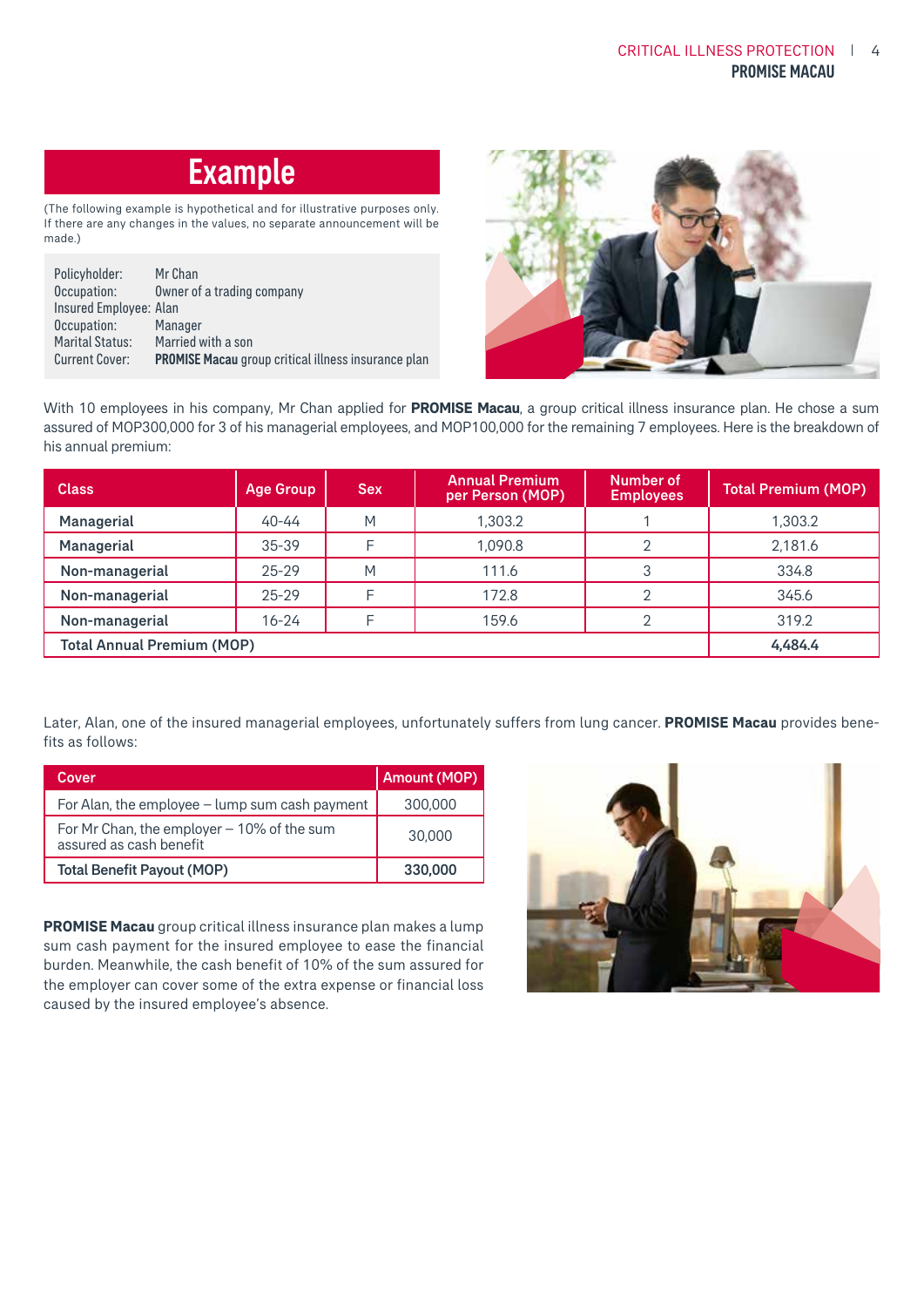#### 5 PROMISE MACAU **I** CRITICAL ILLNESS PROTECTION



# Benefits schedule for PROMISE Macau

| Plan                                                                                                                     |                                                                                                  | Plan 1                        | Plan <sub>2</sub> | Plan 3 | Plan 4  |  |  |
|--------------------------------------------------------------------------------------------------------------------------|--------------------------------------------------------------------------------------------------|-------------------------------|-------------------|--------|---------|--|--|
| <b>Sum assured (MOP)</b>                                                                                                 |                                                                                                  | 100,000<br>200,000<br>300,000 |                   |        | 500,000 |  |  |
| <b>Critical Illness Benefit</b>                                                                                          |                                                                                                  | <b>Maximum Benefit (MOP)</b>  |                   |        |         |  |  |
| 53 major illnesses                                                                                                       |                                                                                                  | 100% of sum assured           |                   |        |         |  |  |
| <b>Limited Advance Payment Benefit</b><br>Ш.                                                                             |                                                                                                  |                               |                   |        |         |  |  |
| 3 minor illnesses                                                                                                        | <b>Angioplasty and Other Invasive</b><br><b>Treatments for Coronary Artery</b><br><b>Disease</b> | 10% of sum assured            |                   |        |         |  |  |
|                                                                                                                          | <b>Cerebral Aneurysm Requiring</b><br><b>Surgery</b>                                             | 50% of sum assured            |                   |        |         |  |  |
|                                                                                                                          | <b>Early Thyroid Cancer</b>                                                                      | 20% of sum assured            |                   |        |         |  |  |
| III. Staff Replacement Benefit                                                                                           |                                                                                                  |                               |                   |        |         |  |  |
| We will pay this benefit to the employer if an insured employee is<br>diagnosed with any of the covered major illnesses. |                                                                                                  | 10% of sum assured            |                   |        |         |  |  |
| <b>Compassionate Death Benefit</b><br>IV.                                                                                |                                                                                                  |                               |                   |        |         |  |  |
| We will pay this benefit regardless of the cause of death.                                                               |                                                                                                  | 1,000                         |                   |        |         |  |  |

#### **Remark:**

The critical illness benefit will be reduced by any limited advance payments. The aggregate of payment for critical illness benefit and limited advance payments made for each insured employee under this policy shall not exceed 100% of the sum assured. When the critical illness benefit of 100% of the sum assured is paid to the insured employee, the cover under **PROMISE Macau** of the insured employee shall end automatically.

The above information is for reference only. Please refer to the policy contract for the definitions of the capitalised terms and the exact and complete terms and conditions of the benefits.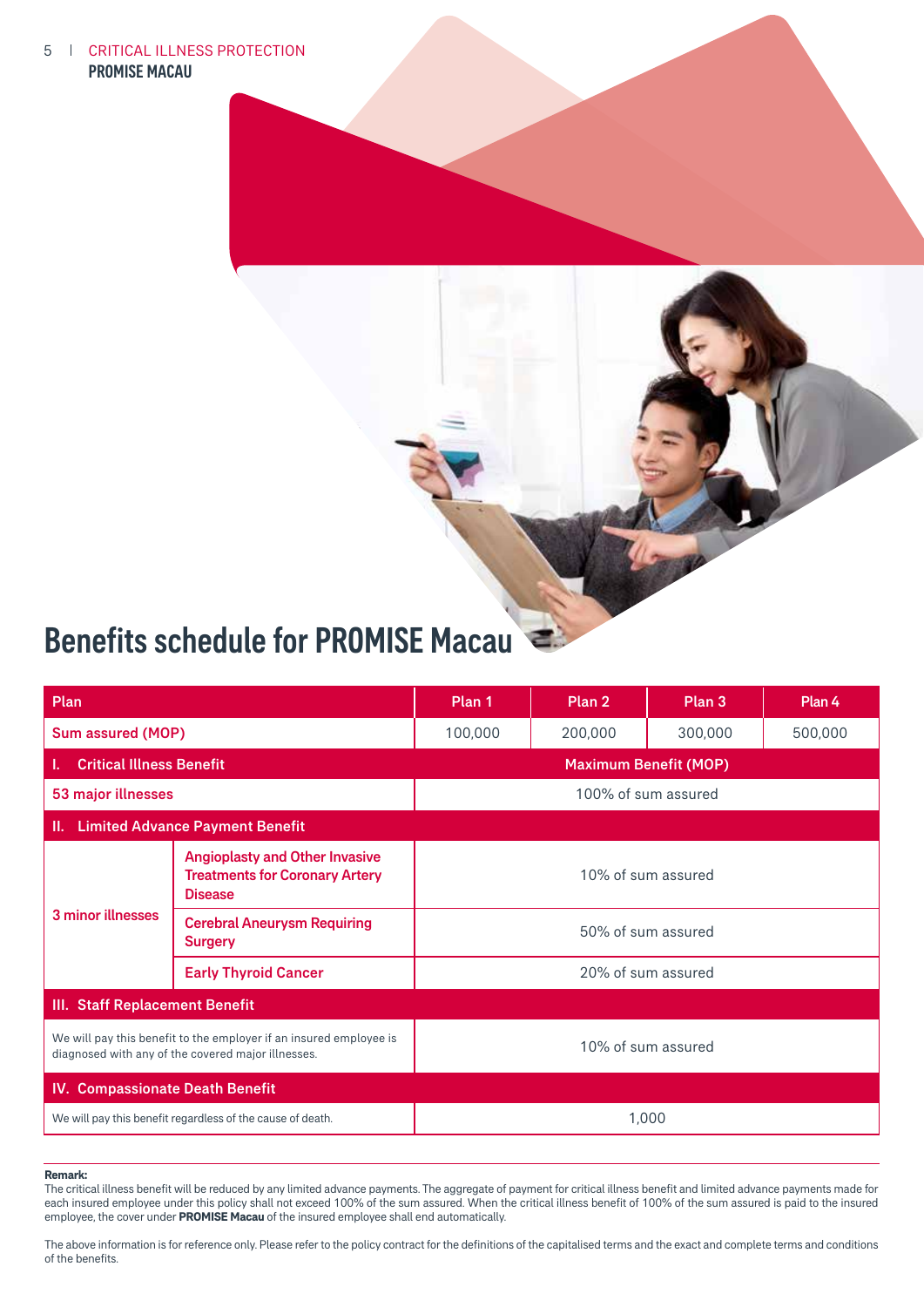# Critical illness schedule

| A.               | <b>Major Illnesses</b>                                                                                                                                                                                                                                 |                                        |                                                                                                                                                                                                                               |  |  |
|------------------|--------------------------------------------------------------------------------------------------------------------------------------------------------------------------------------------------------------------------------------------------------|----------------------------------------|-------------------------------------------------------------------------------------------------------------------------------------------------------------------------------------------------------------------------------|--|--|
|                  | Group 1 Cancer                                                                                                                                                                                                                                         |                                        |                                                                                                                                                                                                                               |  |  |
| 1                | Cancer <sup>4</sup>                                                                                                                                                                                                                                    |                                        |                                                                                                                                                                                                                               |  |  |
|                  | Group 2 Illnesses related to the Heart                                                                                                                                                                                                                 |                                        |                                                                                                                                                                                                                               |  |  |
| 2<br>3<br>4<br>5 | Cardiomyopathy<br><b>Coronary Artery Surgery</b><br><b>Heart Attack</b><br>Heart Valve Replacement and Repair                                                                                                                                          | 6<br>7<br>8<br>9                       | Infective Endocarditis<br>Other Serious Coronary Artery Disease<br>Pulmonary Arterial Hypertension (Primary)<br>Surgery to the Aorta                                                                                          |  |  |
|                  | Group 3 Illnesses related to the Nervous System                                                                                                                                                                                                        |                                        |                                                                                                                                                                                                                               |  |  |
|                  | 10 Alzheimer's Disease /<br>Irreversible Organic Degenerative Brain Disorders<br>11 Apallic Syndrome<br>12 Bacterial Meningitis<br>13 Benign Brain Tumour<br>14 Coma<br>15 Encephalitis<br>16 Hemiplegia<br>17 Major Head Trauma                       | 18<br>19<br>20<br>21<br>22<br>23<br>25 | Motor Neurone Disease<br>Multiple Sclerosis<br>Muscular Dystrophy<br>Paralysis<br>Parkinson's Disease<br>Poliomyelitis<br>24 Progressive Supranuclear Palsy<br>Severe Myasthenia Gravis<br>26 Stroke                          |  |  |
|                  | Group 4 Illnesses related to Major Organs and Functions                                                                                                                                                                                                |                                        |                                                                                                                                                                                                                               |  |  |
|                  | 27 Acute Necrohemorrhagic Pancreatitis<br>28 Aplastic Anaemia<br>29 Chronic Liver Disease<br>30 End-stage Lung Disease<br>31 Fulminant Viral Hepatitis                                                                                                 | 33<br>34<br>35                         | 32 Kidney Failure<br>Major Organ Transplant<br><b>Medullary Cystic Disease</b><br>Systemic Lupus Erythematosus (SLE) with Lupus Nephritis<br>36 Systemic Scleroderma                                                          |  |  |
|                  | <b>Group 5 Other Major Illnesses</b>                                                                                                                                                                                                                   |                                        |                                                                                                                                                                                                                               |  |  |
|                  | 37 AIDS due to Blood Transfusion<br>38 Blindness<br>39 Chronic Adrenal Insufficiency (Addison's Disease)<br>40 Creutzfeldt-Jakob Disease<br>41 Ebola<br>42 Elephantiasis<br>43 Loss of Hearing<br>44 Loss of One Limb and One Eye<br>45 Loss of Speech | 47<br>48<br>49                         | 46 Loss of Two Limbs<br>Major Burns<br><b>Necrotising Fasciitis</b><br><b>Occupationally Acquired HIV</b><br>50 Pheochromocytoma<br>51 Severe Rheumatoid Arthritis<br>52 Loss of Independent Existence<br>53 Terminal Illness |  |  |
| в.               | <b>Minor Illnesses</b>                                                                                                                                                                                                                                 |                                        |                                                                                                                                                                                                                               |  |  |
|                  | 54 Angioplasty and Other Invasive Treatments for Coronary Artery Disease<br>55 Cerebral Aneurysm Requiring Surgery<br>56 Early Thyroid Cancer                                                                                                          |                                        |                                                                                                                                                                                                                               |  |  |

#### **Remark:**

4. Cancer means: (a) any malignant tumour positively diagnosed with histological confirmation and characterised by the uncontrolled growth of malignant cells and invasion of tissue; or (b) any occurrence of histologically confirmed leukemia, lymphoma or sarcoma. Irrespective of the above, for purposes of the definition of "Critical Illness", Cancer does not include any of the following: (i) any cancer which is histologically classified as pre-malignant, non-invasive, or carcinoma in situ, or as having either borderline malignancy or low malignant potential; (ii) any tumour of the thyroid histologically classified as T1N0M0 or a lower stage according to the TNM classification system; (iii) any tumour of the prostate histologically classified as T1a or T1b or a lower stage according to the TNM classification system; (iv) chronic lymphocytic leukemia classified as less than RAI Stage III; (v) any cancer where HIV Infection is also present; and (vi) any skin cancer, other than malignant melanoma.

Please refer to the policy contract for the definitions of covered illnesses.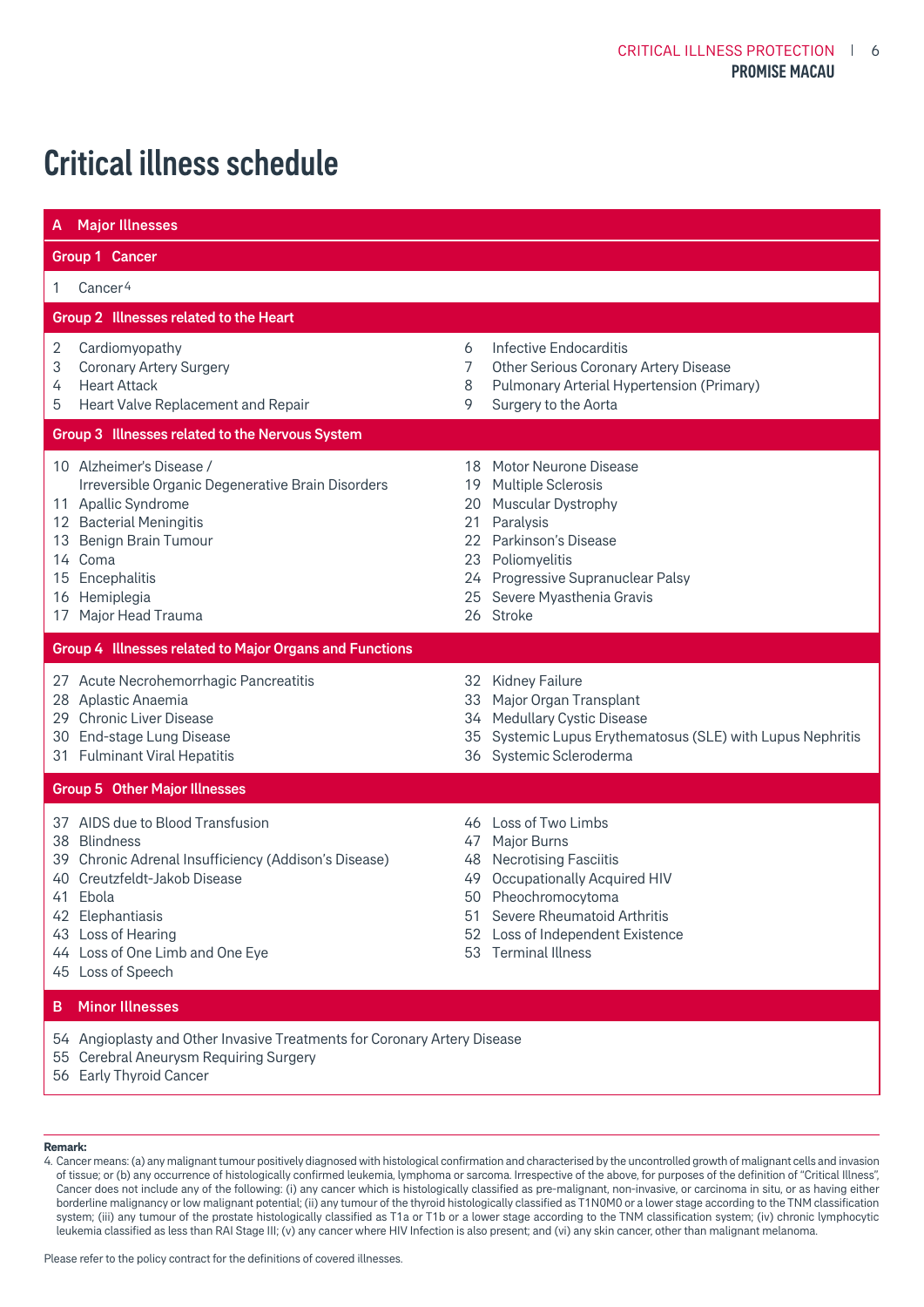# **Conditions**

### **Eligibility**

### **Number of employees**

• The company must have a minimum of 10 full-time employees

### Age of employees

- Full-time employees: age 59 or below
- Employees between the ages of 60 and 64 are allowed to renew their existing policies, but not to enrol for the first time.

#### **Participation guidelines**

- All eligible employees of the company must join the plan.
- If the company includes optional Conversion Option, it will apply to all participating employees.

### Excluded industry / organisation

This plan is not applicable to the below industries / organisations:

- 1. Group where other than a single employer or employee relationship exists
- 2. Group where eligible employees include seasonal, unskilled, part-time or transient workers
- 3. Association of individuals or companies
- 4. Bus, taxi or truck driver (Risks involved with driving in Mainland China will be excluded)
- 5. Construction group
- 6. Labour union
- 7. Hospital / doctor / nurse / medical or clinic group
- 8. Political or religious group
- 9. Sports team
- 10. Underground mine worker
- 11. Farmer / agriculture / animal processing
- 12. Employee leasing firm or temporary agency
- 13. Window and / or industrial cleaning service
- 14. Spa, Turkish bath, massage parlor, gymnasium, health resort or similar enterprises
- 15. Theatre, amusement park, dance hall, billiard parlor, and bowling alley or sports promoter
- 16. Group which involves special hazards / risks
	- a) Commercial airline personnel
	- b) Nuclear power or chemical production plant
	- c) Police or security officer
	- d) Fireman
	- e) Manufacturer or user of ammunition or explosive
	- f) Military and military related group
	- g) Collective traveling group (e.g. Professional sports team, air crew, offshore worker, oil rig worker, ship crew, diver or driller (oil, water, underground coal), underground miner)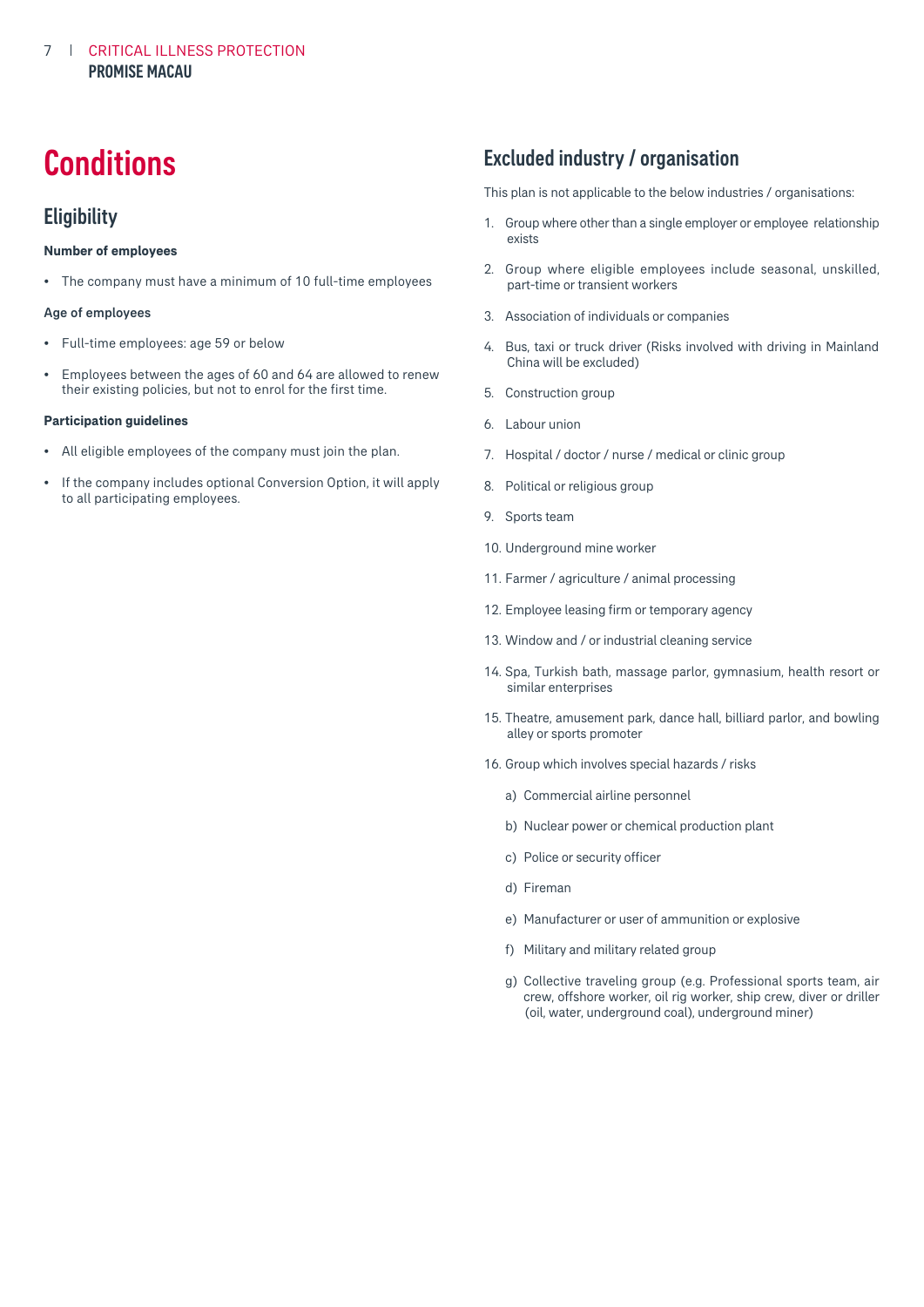# How to apply

Please submit the following completed and signed documents:

- 1. Application Form
- 2. Data form of proposed insured employees
- 3. Health declaration form for each proposed insured employee if the sum assured is higher than the No-Evidence Limit
- 4. Original of Informação por escrito do registo comercial (effective within 3 months from issue date)
- 5. Cheque for the first year's premium, payable to "AIA International Limited"
- 6. Documents required by "The Guidelines on Prevention and Combating Money Laundering and Financing of Terrorism in Insurance"



 If the sum assured is higher than the No-Evidence Limit, we will carry out individual medical underwriting for each proposed insured employee. We may ask for further information (e.g. medical report) during medical underwriting.



 In such a case, the policy will be effective when at least 10 employees pass the medical underwriting, or on the date specified by the policyholder, whichever is later.



 Our representative will deliver the group policy document to the successful applicant.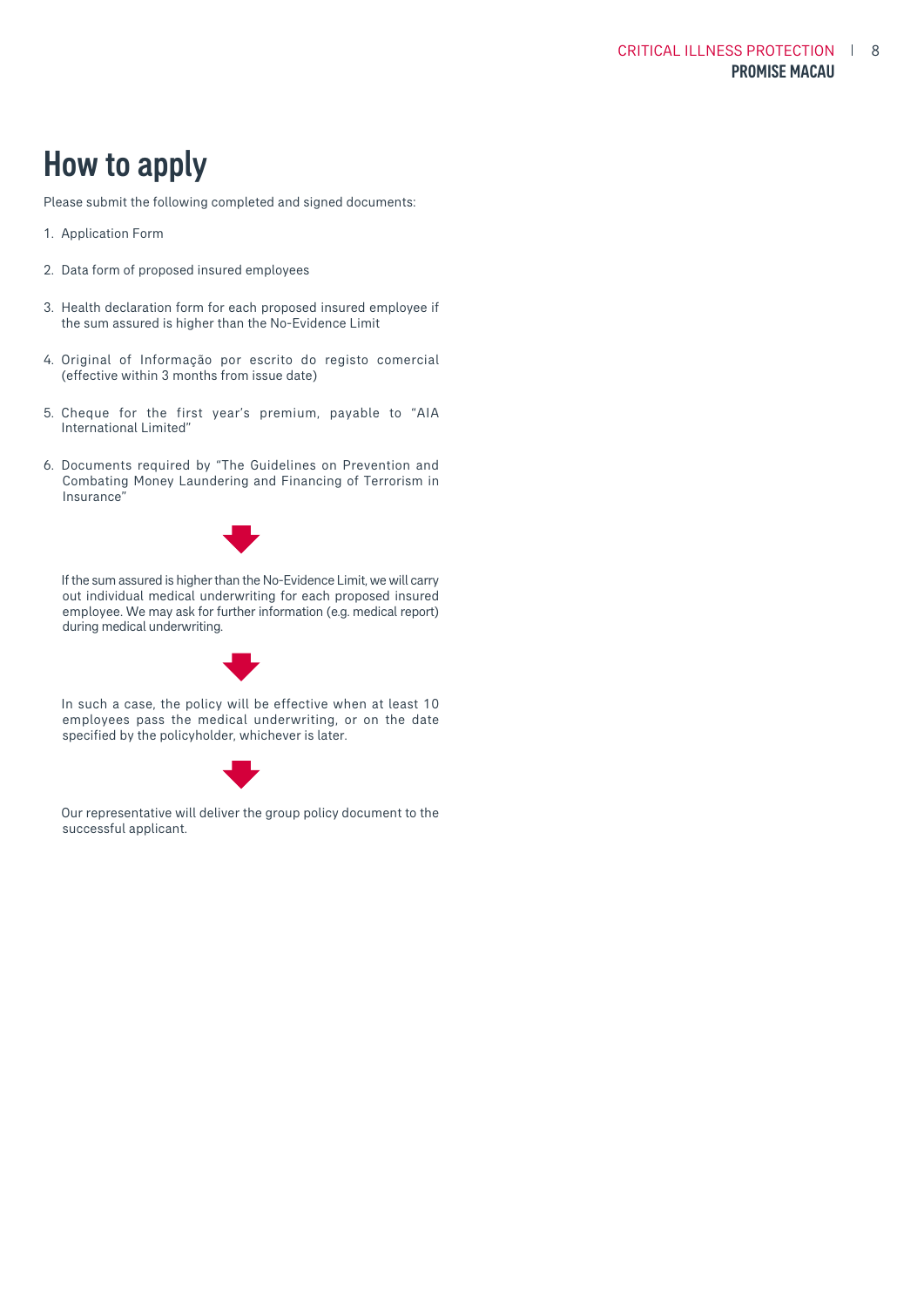# Important Information

- 1. This brochure does not contain the full terms and conditions of the AIA. This brochure should be read along with the illustrative document (if any) and other relevant marketing materials, which include additional information and important considerations about this product. We would like to remind you to review the relevant product materials provided to you and seek independent professional advice if necessary. policy. It is not, and does not form part of, a contract of insurance and is designed to provide an overview of the key features of this product. The precise terms and conditions of this plan are specified in the policy contract. Please refer to the policy contract for the definitions of capitalised terms, and the exact and complete terms and conditions of cover. In case you want to read policy contract sample before making an application, you can obtain a copy from
- 2. This plan is an insurance plan without any savings element. All premiums are paid for the insurance and related costs.
- 3. This brochure is for distribution in Macau only.
- 4. Notice of any addition or termination of employment and / or participation of insured member, or change in details or coverage relating to any insured member, must be given to us in the form prescribed by us within 31 days of the relevant addition, termination or change.

### Key Product Risks

- 1. You need to pay the premium for this plan upon renewal every year.
- 2. The insured employee will lose the cover when one of the following happens:
	- the insured employee passes away; or
	- the critical illness benefit of 100% of the sum assured is paid to the insured employee.
- 3. You may request for the termination of your policy by notifying us in written notice. Also, we will terminate your policy and all the insured employees will lose their cover when one of the following happens:
	- you do not pay the premium within 31 days of the premium due date;
	- the number of insured full-time employees falls below 10;
	- the nature of the company's business changes to another nature that we shall cease to provide cover. For the latest list of the excluded industries / organisations, please visit our website [aia.com.hk;](aia.com.hk) or
	- the company provides incorrect information or is unable to disclose important information regarding the insured employees.
- 4. The insured employee may lose the cover when he or she is no longer stationed in Macau.
- 5. We reserve the right to terminate your policy and all the insured employees will lose their cover when the company transfers to operate out of Macau.
- 6. Cover renewal is based on the continuing availability of the plan to all existing policies.
- 7. We underwrite the plan and you are subject to our credit risk. If we are unable to satisfy the financial obligations of the policy, the insured employees may lose their cover and you may lose the remaining premium for that policy year.
- 8. Your current planned benefit may not be sufficient to meet the future needs of the insured employees since the future cost of living may become higher than they are today due to inflation. Where the actual rate of inflation is higher than expected, the insured employees may receive less in real terms even if we meet all of our contractual obligations.

### Key Exclusions

Except for the compassionate death benefit of this plan, we will not cover conditions that result from any of the following events:

- Any critical illness that is diagnosed, or causes the death of the insured employee, before the effective date of the policy or within the following 60 days.
- Any cancer or Fulminant Viral Hepatitis caused directly or indirectly by AIDs or HIV Infection.
- Suicide or self-inflicted injuries by suicide attempt, while sane or insane.
- Any serious coronary artery disease, coronary artery surgery, angioplasty and other invasive treatment for coronary artery disease, if the insured employee is diagnosed with heart disease before the policy becomes active.

This above list is for reference only. Please refer to your policy contract for the complete list and details of exclusions.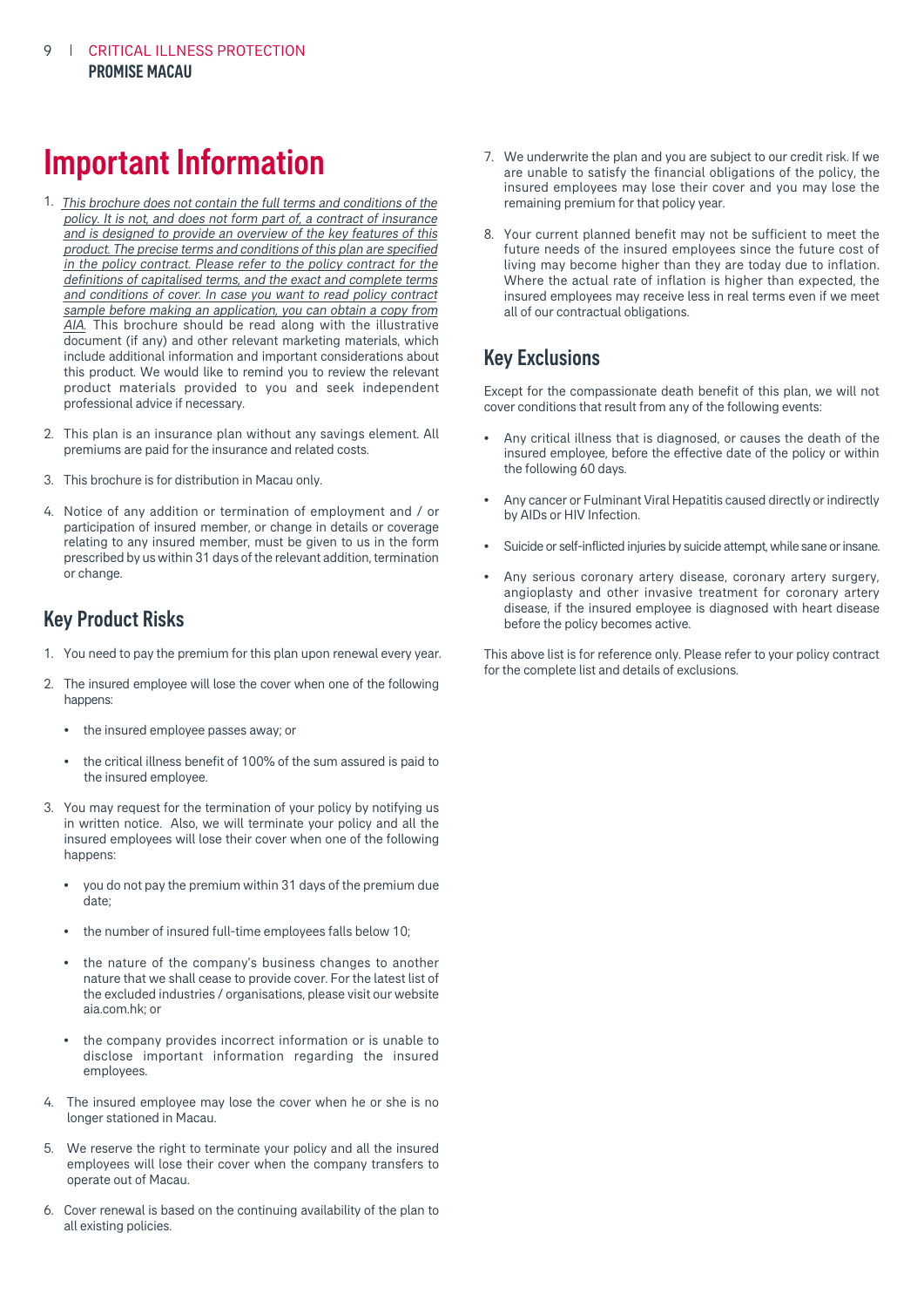### Premium Adjustment and Product Features Revision

### **1. Premium Adjustment**

In order to provide you with continuous protection, we will annually review and adjust the premium of your plan accordingly at the end of policy year if necessary. During the review, we may consider factors including but not limited to the following:

- claim costs incurred from all policies under this plan and the expected claim outgo in the future which will reflect the impact of change in the incidence of critical illness and covered surgery;
- expenses directly related to the policy and indirect expenses allocated to this product.

#### **2. Product Features Revision**

We reserve the right to revise the benefit structure, terms and conditions and / or product features, so as to keep pace with the times for medical advancement and to provide you with continuous protection.

We will give the policyholder a written notice of any revision 31 days before any policy anniversary or upon renewal.

### Claim Procedure

If you wish to make an enquiry on the eligibility of a claim, claimable amount estimate and reimbursement limit before undergoing a treatment or procedure, or our service pledge on the response time to such enquiries, please contact us via (853) 0800 516.

If any of the insured employees wishes to make a claim, he / she must send us the appropriate form and evidence within 90 days of the covered event happening. The appropriate claim form can be downloaded from our website: <aia.com.hk>or obtained from the financial planner. If you wish to know more about claim related matter, you may visit "File A Claim" section under our company website [www.aia.com.hk](aia.com.hk)

### Cancellation Rights

You have the right to cancel the policy by giving no less than 30 days' prior written notice to us, however this will result in the insured employee losing his cover and you losing the remaining premium for that policy year. We also reserve the right to cancel the policy upon the policy renewal by giving you no less than 30 days' prior written notice.

### Please contact your financial planner or call our hotline for details